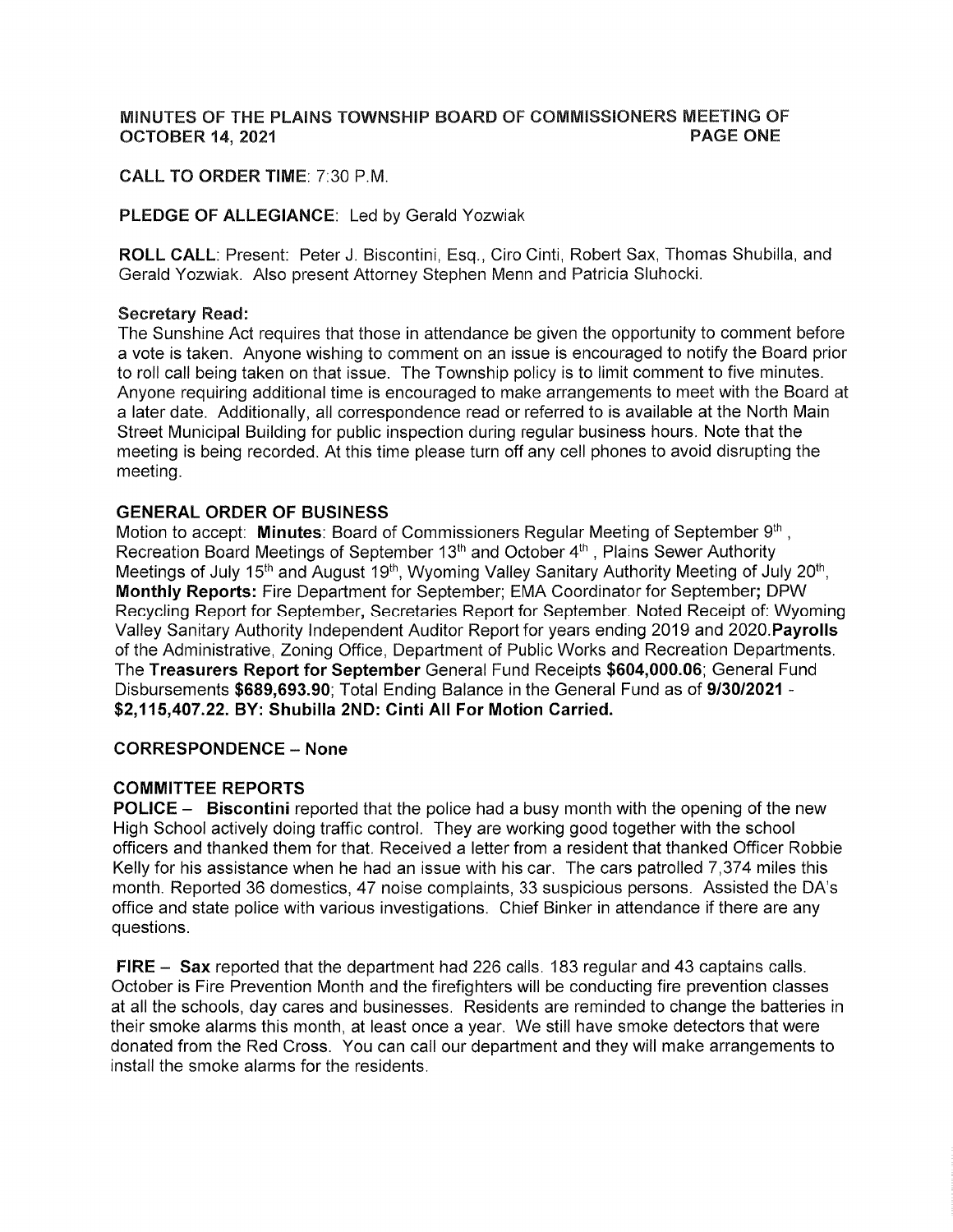# MINUTES OF THE PLAINS TOWNSHIP BOARD OF COMMISSIONERS MEETING OF OCTOBER 14, 2021 PAGÉ TWO

**DPW - Shubilla** Recycling Report for September: 72 tons of recycling and 240 tons of garbage. Later on tonight we will be bringing on two great guys to full time DPW. Robert Davis and Tom Giebus.

RECREATION - Cinti reported that the questionnaire will be circulating for our Master Plan Grant for the Plains Municipal Park. lf you do receive one, please fill out and return as soon as possible. The Master Plan will help us apply for grants in the future to develop the park. Finishing up pavilion rentals for the year. We have two requests for weddings next year. Finishing up biddy football, soccer and cheerleading at the park. We had a very good season.

Yozwiak reported that people have been dumping garbage in the containers at the Recycling Center. We will be meeting to discuss a solution. There is going to have to be changes. Also be cognizant of your bank accounts and credit cards.

Sax announced that we will be having a Veterans Day ceremony at 8:00 A.M. at the Vets Park.

#### OLD BUSINESS -

#### NEW BUSINESS

Motion to authorize payment of the General Fund Bills consisting of the Utility Bills \$23,728.03; Regular Bills \$161 ,721.47; Total \$185,449.50. BY: Biscontini 2ND: Sax For: Biscontini, Cinti abstain from Assured Partners Bill for business relations, Sax, Shubilla, Yozwiak. Motion Carried.

Motion to ratify the revised 2021 MMO's: Police Pension of \$135,288 and Non- Uniformed Pension of \$47.522.00 Cinti 2ND: Shubilla All For Motion Carried.

Motion to ratify the 2022 MMO's: Police Pension of \$152,027 , Fire Pension of \$208,948 and Non-Uniformed Pension \$44,710. BY: Sax 2ND: Biscontini All For Motion Carried.

Motion to disburse the 2021 Commonwealth of Pa State Aid Pension Allocation to Township pension plans as follows:

Pension Plan State Aid Police \$ 154,410.43 Non-Uniformed \$ 66,644.43 Fire \$ 201,106 <sup>00</sup>

BY: Shubilla 2ND: Ginti Yozwiak congratulated our pension administrators for orchestrating a plan for a loan to move our pensions to 95% funded. Took advantage for the low rates out there. All For Motion Carried.

Motion to authorize payment application # 3 in the amount of \$23,799.39 of the Hudson Road Storm Drainage lmprovements Project and Change Order No. 4 for a decrease of \$9,986.00 to Linde Corp. BY: Biscontini 2ND: Sax All For Motion Garried.

#### SOLICITORS REPORT

Motion to award the bid for garbage bags Central Poly for a bid price of \$12.39 per case. BY; Ginti 2ND: Shubllla All For Motion Carried.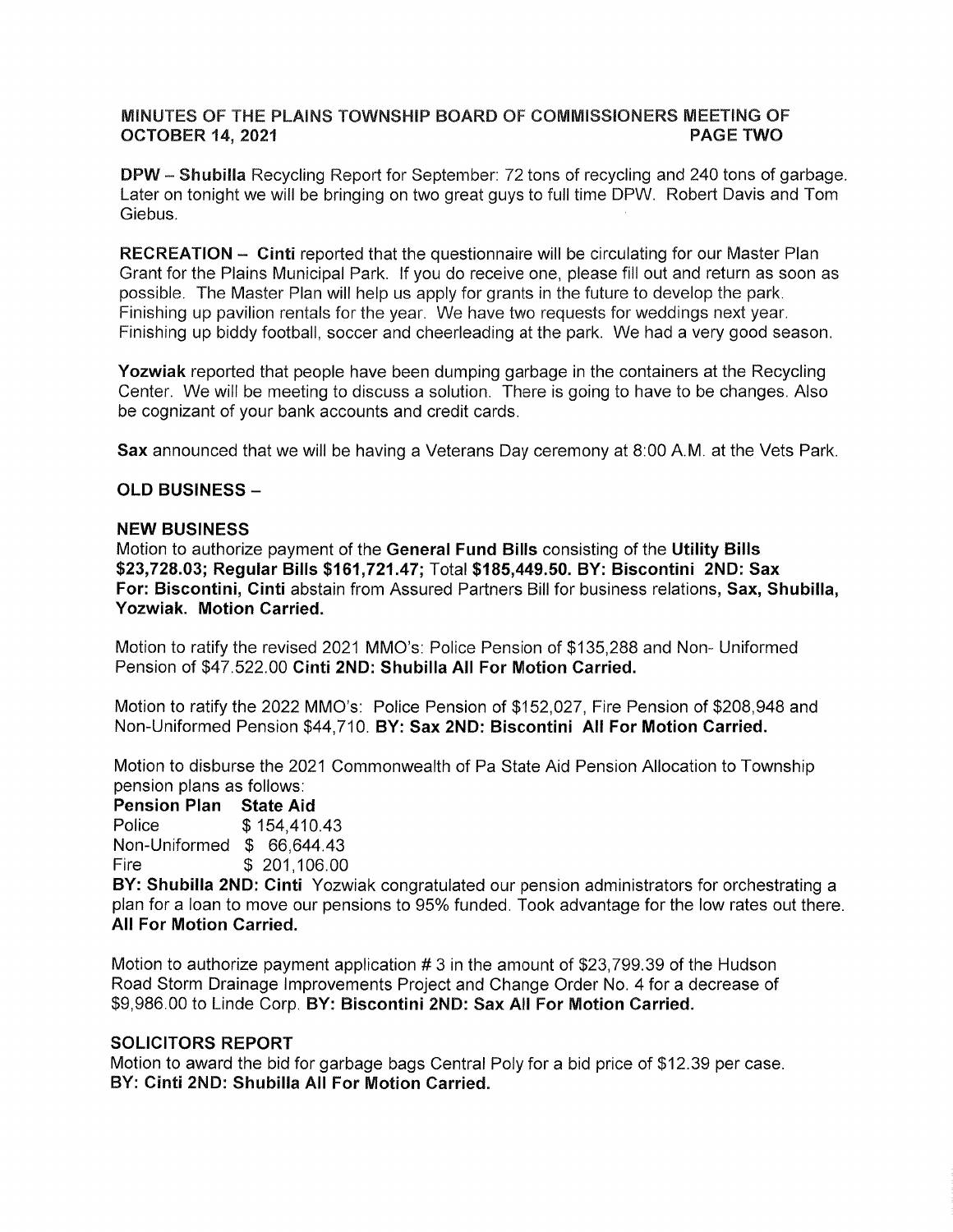# AGËNDA OF THE PLAINS TOWNSHIP BOARD OF COMMISSIONERS MEËTING OF OCTOBËR 14, 2021

Motion to authorize a request from Elite Revenue for transfer tax refund of the Township Portion that was paid of \$537.60 on property located at 32 W. Carey Street. Noted by Menn: This came about because of litigation and a court order. BY: Sax 2ND: Biscontini **All For Motion Carried.** 

Motion to execute the Memorandum of Understanding between UFCW Loeal 1776 and Plains Township regarding starting salary subject to review and approval of the solicitor. BY: Shubilla 2ND: Cinti All For Motion Carried.

Motion to hire Tom Giebus and Robert Davis as full-time laborers in DPW effective 10/18/2021 subject to successful completion on a physical examination, background checks and per the terms of the UFCW Local 1776 Union Contract. BY: Biscontini Commented that it's been a long time coming. These are two great guys and hard workers. Thanks for sticking it out. 2ND: Sax offered congratulations. Yozwiak introduced the men to the audience. All For Motion Garried.

Motion to re-advertise for sale of the 2007 Mack Packer Model MR6885. Noted by Menn: We did not receive any bids for this vehicle. Yozwiak noted that there was a Durango on the agenda, but that was taken off. BY: Cinti 2ND: Shubilla All For Motion Carried.

Motion to reimburse Police Officer Edward Asbury for Heart and Lung benefits due in the amount of \$12,424.43. Noted by Menn: Benefits will be based upon a signed release which <sup>I</sup> will be preparing and providing to his attorney then the money will be issued. BY: Sax 2ND: Biscontini All For Motion Carried.

ANNOUNCEMENTS - The next regular meeting of the Board of Commissioners will be held November 11, 2021 7:30 P.M. As we mentioned there will be a ceremony at 8:00 A.M. at the Vets Park with the Plains American Legion. November  $2<sup>nd</sup>$  is voting day.

# TAXPAYERS

Erin George - E-Mailed the Board asking for help with speeding on her street, Bear Creek Boulevard. There are no sidewalks and no double yellow lines and we have an increase of traffic. I know you painted some white lines to do a traffic study and I do see the officers up there. Yozwiak w like to talk our engineer about the width of that street. lf we restripe it, should we include pedestrian lanes. We will talk about it at a work session, Chief Binker spoke up that we're not going to do a traffic study. Lines are there to enforce traffic. He sat up there to observe as did Officers Walsh and Poulos and there was only one ticket was given out. Asked what time of the day is there the most traffic. George said there is constant traffic on the road. Speeding has always been an issue. Discussion held between board, George and Ghief Binker. George neighbors and I are just looking for help in making people slow down. Binker offered to put the speed trailer up there also.